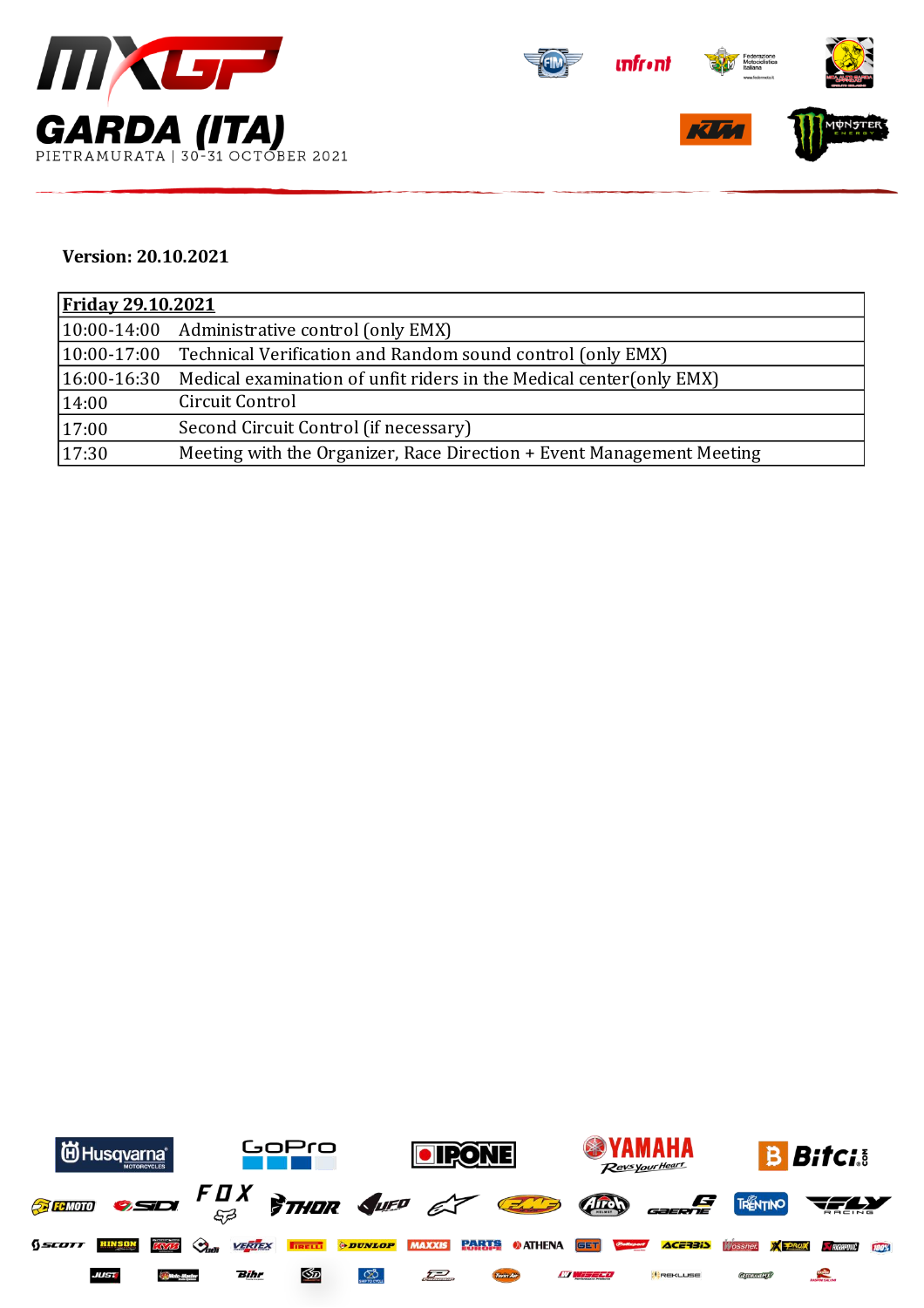



## **Version: 20.10.2021**

| Saturday 30.10.2021 |                                                                           |                                            |                                    |  |  |  |
|---------------------|---------------------------------------------------------------------------|--------------------------------------------|------------------------------------|--|--|--|
| 08:05               | Start gate demonstration                                                  |                                            |                                    |  |  |  |
| 08:15               | EMX125 Group 1                                                            | Free practice                              | 20 mins                            |  |  |  |
| 08:40               | EMX125 Group 2                                                            | Free practice                              | 20 mins                            |  |  |  |
| 09:05               | EMX250 Group 1                                                            | Free practice                              | 20 mins                            |  |  |  |
| 09:30               | EMX250 Group 2                                                            | Free practice                              | 20 mins                            |  |  |  |
| 10:00               | EMX125 Group 1                                                            | Qualifying practice                        | 25 mins                            |  |  |  |
|                     |                                                                           | Start test session                         | 5 mins                             |  |  |  |
| 10:35               | EMX125 Group 2                                                            | Qualifying practice                        | 25 mins                            |  |  |  |
|                     |                                                                           | Start test session                         | 5 mins                             |  |  |  |
| 11:10               | EMX250 Group 1                                                            | Qualifying practice                        | 25 mins                            |  |  |  |
|                     |                                                                           | Start test session                         | 5 mins                             |  |  |  |
| 11:45               | EMX250 Group 2                                                            | Qualifying practice                        | 25 mins                            |  |  |  |
|                     |                                                                           | Start test session                         | 5 mins                             |  |  |  |
|                     |                                                                           |                                            |                                    |  |  |  |
| 13:00               | <b>EMX125</b>                                                             | Motorcycles in waiting zone - sighting lap |                                    |  |  |  |
| 13:10               |                                                                           | Race 1                                     | $25 \text{ mins} + 2 \text{ laps}$ |  |  |  |
| 13:50               | <b>EMX250</b>                                                             | Motorcycles in waiting zone - sighting lap |                                    |  |  |  |
| 14:00               |                                                                           | Race 1                                     | $25 \text{ mins} + 2 \text{ laps}$ |  |  |  |
| 15:00               | <b>EMX125</b>                                                             | Motorcycles in waiting zone - sighting lap |                                    |  |  |  |
| 15:10               |                                                                           | Race 2                                     | $25 \text{ mins} + 2 \text{ laps}$ |  |  |  |
| 15:55               | <b>EMX250</b>                                                             | Motorcycles in waiting zone - sighting lap |                                    |  |  |  |
| 16:05               |                                                                           | Race 2                                     | $25 \text{ mins} + 2 \text{ laps}$ |  |  |  |
|                     |                                                                           |                                            |                                    |  |  |  |
|                     |                                                                           | <b>Onboard Camera</b>                      |                                    |  |  |  |
|                     |                                                                           |                                            |                                    |  |  |  |
| 11:00-14:00         | Administrative control (only MXGP/MX2)                                    |                                            |                                    |  |  |  |
| 12:00-16:00         | Technical Verification and Random sound control (only MXGP/MX2)           |                                            |                                    |  |  |  |
| 17:00-17:30         | Medical examination of unfit riders in the Medical center (only MXGP/MX2) |                                            |                                    |  |  |  |
| 17:00               | Beginning of track walk (only MXGP/MX2)                                   |                                            |                                    |  |  |  |
| 17:45               | Meeting of the Race Direction / Event Management                          |                                            |                                    |  |  |  |